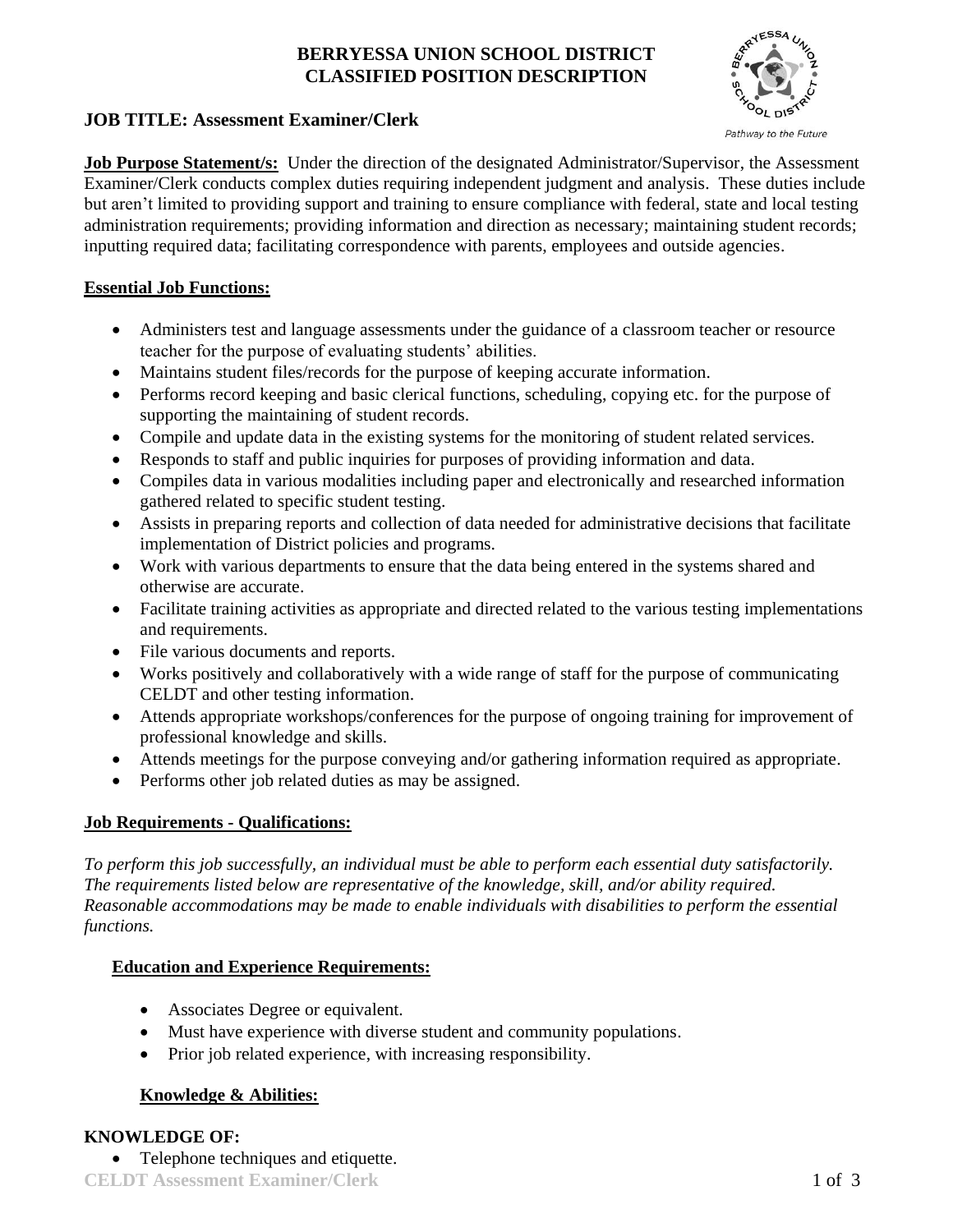## **BERRYESSA UNION SCHOOL DISTRICT CLASSIFIED POSITION DESCRIPTION**



#### **JOB TITLE: Assessment Examiner/Clerk**

- Correct English usage, grammar, spelling, punctuation and vocabulary.
- Interpersonal skills using tact, patience and courtesy.
- Skills to operate standard office equipment including use of District identified computer applications; use English in both written and verbal form; use correct spelling, grammar and punctuation.
- Knowledge of standard office equipment, computer software applications to complete essential job functions.
- Modern data management, storage and retrieval systems.
- Effective communication and public and human relations strategies, methods and techniques.

# **ABILITY TO:**

- Abilities to interpret and apply District policies, laws, rules, and regulations.
- Assess priority situations and implement appropriate activities without direction.
- Plan, organize, direct and manage office systems.
- Analyze organizational problems, develop alternative solutions and make/recommend sound and timely decisions.
- Work independently with little direction.
- Meet schedules and timelines.
- Operate a computer terminal to enter data, maintain records and generate reports, compose and edit letters.
- Establish and maintain cooperative working relationships.
- Maintain confidentiality of records and privileged information.

#### **Working Conditions: ENVIRONMENT:**

*The work environment characteristics here are representative of those an employee encounters while performing the essential functions of this job. Reasonable accommodations may be made to enable individuals with disabilities to perform the essential functions.*

- Indoor
- Office environment
- Subject to occasionally driving to off-site locations to conduct work.

The noise in these environments is quiet to loud depending upon the activity in the particular part of the day.

#### **PHYSICAL DEMANDS:**

*The physical demands described here are representative of those that must be met by an employee to successfully perform the essential functions of this job.* Reasonable *accommodations may be made to enable individuals with disabilities to perform the essential functions.*

 Hearing and speaking to exchange information in person and on the telephone; seeing to read, prepare, and proofread documents, perform assigned duties; sitting for extended periods of time; dexterity of hands and fingers to operate a computer keyboard and other office equipment; kneeling, bending at the waist, and reaching overhead, above the shoulders and horizontally, to retrieve and store files and supplies; lifting light objects.